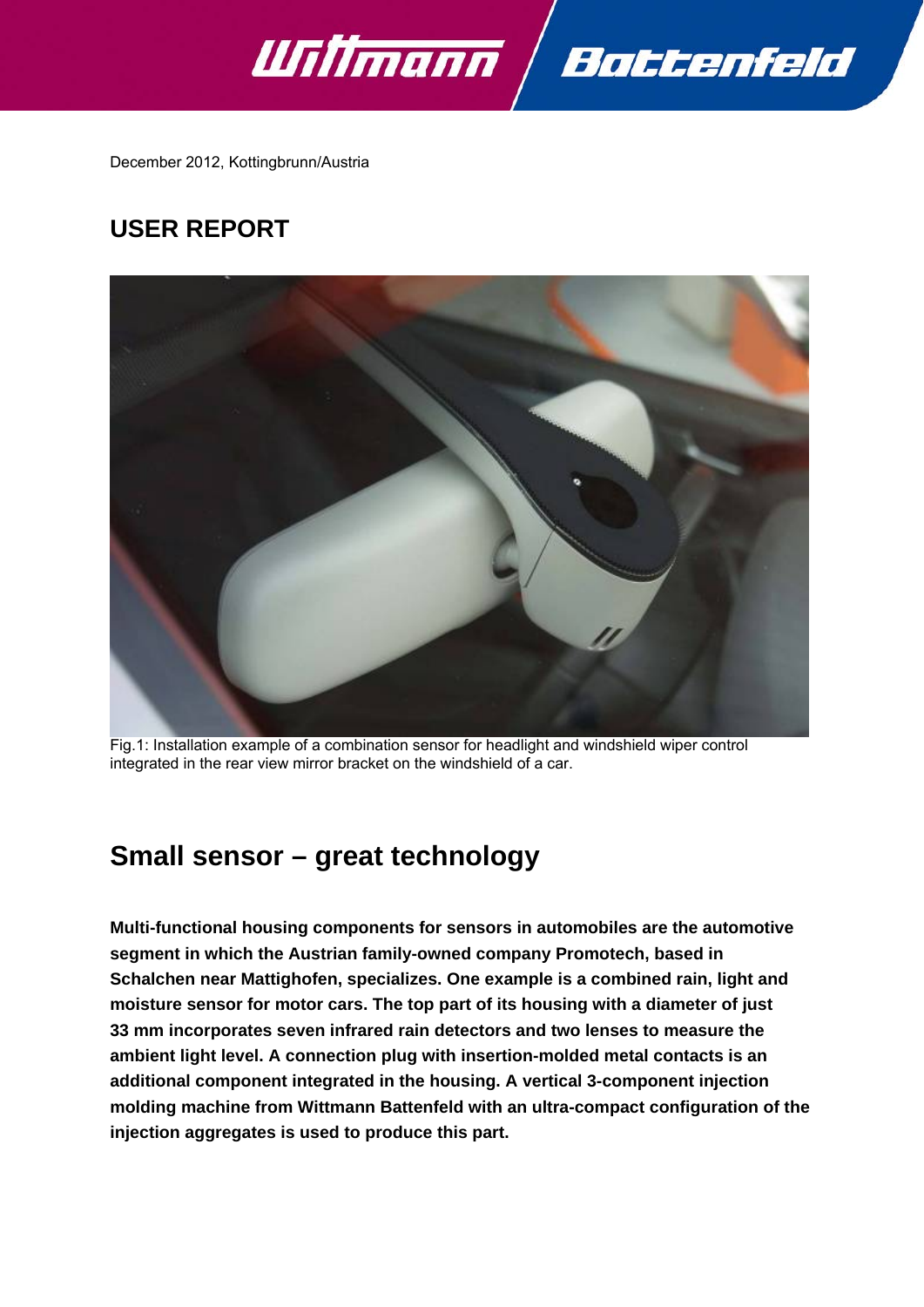Every modern car is equipped with an abundance of electronic systems to enhance both safety and comfort. Sensors are vital components of such systems. One such sensor is the rain/light/moisture sensor. Its housing consists of three different types of polycarbonate (Fig.2). Material number one is crystal-clear PC for the two lenses which measure the ambient light (to activate vehicle lighting) and the headlamp light of oncoming traffic (to control automatic dimming). Material number two is purple PC used to form six lenses positioned on the corners of a hexagon, as well as an additional central lens. These lenses support the emission and reception of infrared light rays. The rays are emitted by an LED lamp on one side and reflected by the boundary surface of the windshield to the receiver photodiode positioned on the other side. The infrared light ray, however, is only completely reflected as long as the windshield is dry. As soon as there are rain drops on the windshield, the reflection is disrupted, and only part of the light reaches the receiver diode. The difference in intensity compared to the degree of light reflection when the windshield is dry controls the function of the windshield wiper. The lenses are embedded in a housing made of black polycarbonate. Another integral part of the housing (with a total weight of less than five grammes) is a connector with three insert-molded male contacts (Fig.2c). The housings are also connected by means of a "flexband" to a moisture sensor, which detects moisture on the inside of the windshield and activates the blowers accordingly.

Battenfeld

Willmann /

### **Combination of micro and standard shot weights**

A comparison of the weights of the three polycarbonate components clearly shows that the production of this 3-component part requires a combination of micro with standard injection molding. Every molded part contains 0.1 g of crystal-clear PC, 0.2 g of purple PC and 4.2 g of black PC for the housing. With the required 4-cavity production, the total shot weights of 0.4, 0.8 and 16.8 grams still remain at the lower limit of standard injection molding technology, especially at the first two injection stations. Production without sprue where possible and consequently without the necessity for recycling was also aimed at. Accordingly, the choice of the ideal injection molding technology was a real challenge for the Promotech project team, especially since insertion and insert-molding of 3 contact pins for every part had to be integrated into the injection molding process as well. Christoph Feichtenschlager, project leader at Promotech, comments: "Our many years of experience in the production of metal/plastic hybrid parts prompted us to choose a vertical machine concept. We also wanted to inject all 3 material components directly, that is, via a hot runner system in each case. In spite of the shot volumes, some of which were extremely small, we wanted to minimize as much as possible the dwell times in the hot-runner distributors. So only the most compact injection molding system with the shortest possible melt paths and minimal melt volumes could suit our purpose. This concept provided the basis for our bidding procedure. Following comparison of several systems, we finally found that the concept proposed by the injection molding manufacturer Wittmann Battenfeld suited us best."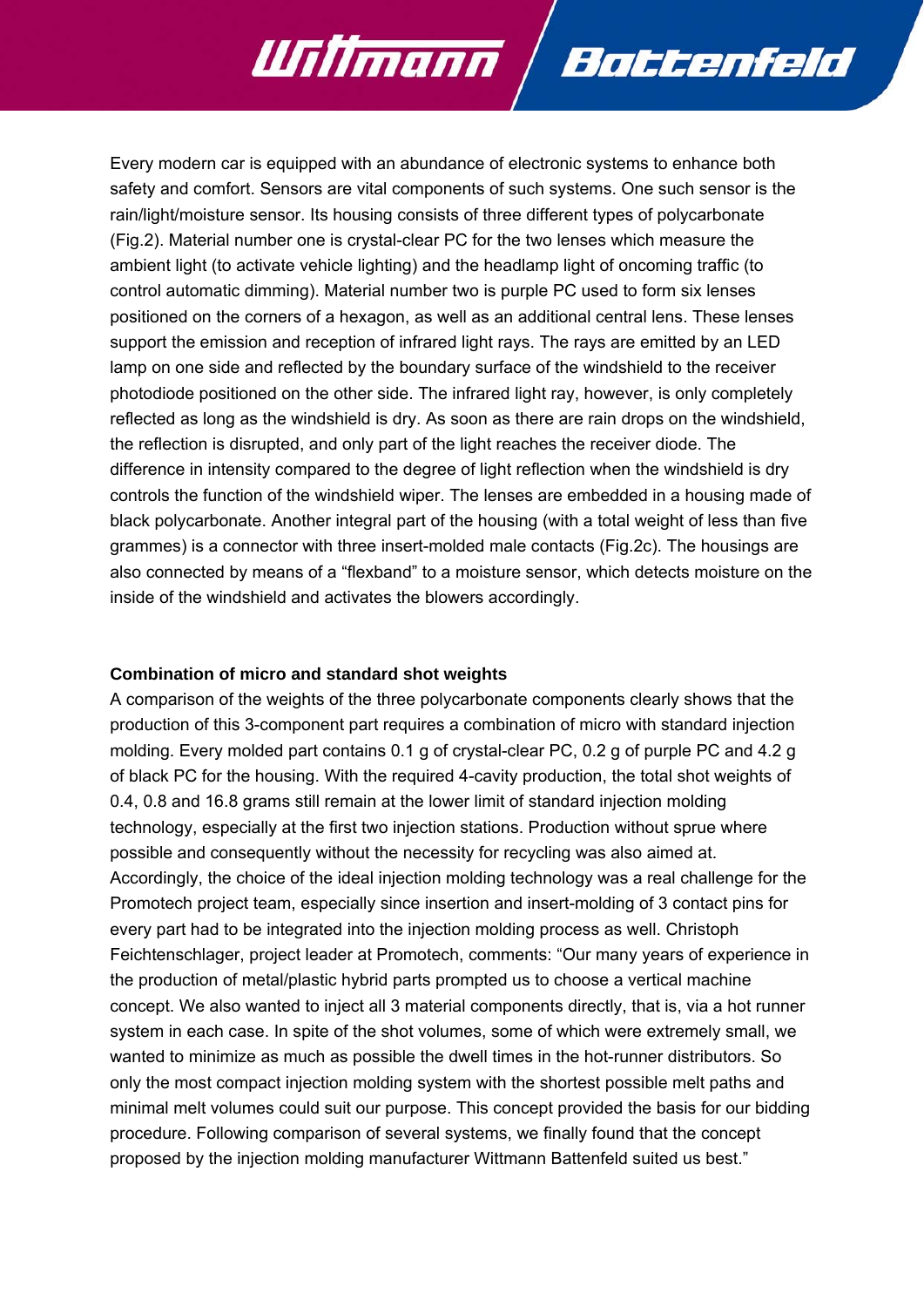

#### **Ultra-compact vertical injection molding machine**

The Battenfeld solution is a machine model with the complex designation VM 100 / 210 / 60 / 60 R 752 (Fig. 3). This name stands for a machine with a vertical, fully hydraulic, 4-tie-bar, 100-ton clamping unit and a 3-station rotary table with a diameter of 752 mm and three injection units, which are also vertical, in sizes 60 (twice) and 210. The first two injection units with 14 mm screws are the smallest injection-molding aggregates with standard screws. The third aggregate is equipped with a 30 mm screw.

Wolfgang Glawatsch, project coordinator at Battenfeld, comments: "Although we have used modules from our standard range as far as possible, the design of this system was anything but a standard task. As already mentioned above, minimization of the material paths and material quantities in the hot runner system was the top priority in the configuration, in order to keep the dwell time of the polycarbonate and consequently potential damage to the material below the critical level."

So all project partners had to target maximum compactness from the very beginning. Partners besides Wittmann Battenfeld were Mold Masters, as manufacturers of the hot runner systems, the mold-maker KTW and the automation equipment manufacturer MKE. Implementing this project required thinking out of the box at several points, for example, by concentrating the five original production steps required to make this multi-component injection-molded part (insertion of the metal pins, injection of 3 different materials, removal of finished parts) on only 3 stations. This concentration was the only way to accommodate the 3 x 4-cavity mold system on the 752 mm rotary table.

### **Small-quantity injection molding packed extremely tight**

Integration of the two micro injections in one of the three rotary table stations makes it possible to use just one hot runner system for guiding both materials simultaneously on two levels via needle shut-off nozzles, each to the five injection points per cavity. Accordingly, the designers of the machine have placed the two smallest aggregates (designated as B and C in Fig.4) as close as possible to each other on the fixed platen of the machine. But in spite of all these machine and mold technology features, an additional process technology trick had to be used to ensure a safe material dwell time in the hot runners, i.e. by producing a smallvolume material disk together with each part, and then transferring it to the reclaim process by the parts removal handling system at the end of each cycle.

During the next production step, the standard aggregate (A) insertion-molds the housing around the individual optical parts. At the third rotary table station, a handling device simultaneously removes the finished parts. This is immediately followed by placing the metal contact pins into the cavities, which is accomplished by a high-precision robot arm during the cooling period, all within the 21-second production cycle.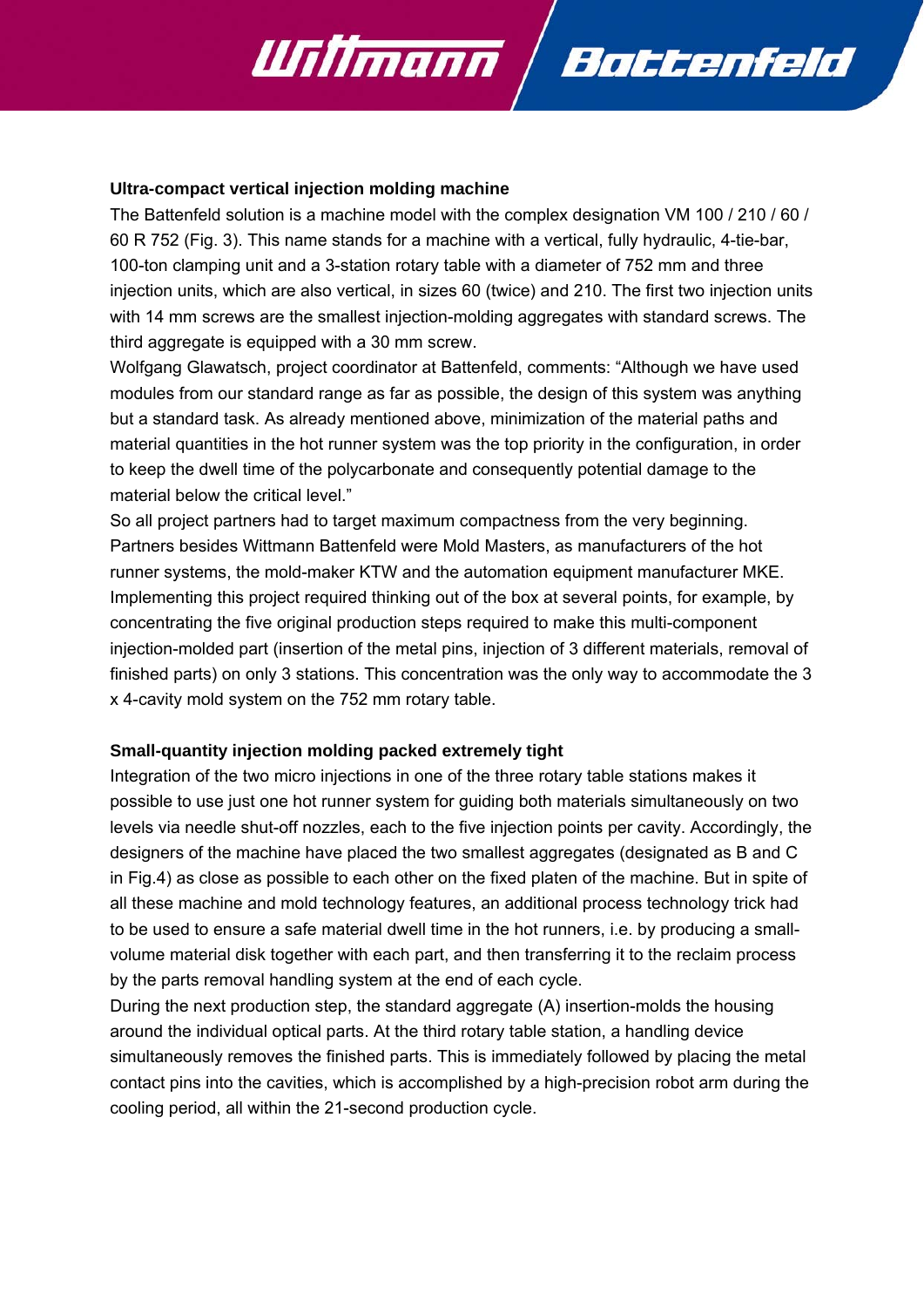

### **Vertical injection molding system as part of a production cell**

The Wittmann Battenfeld injection molding system is only part of a complex production cell. In addition to the injection molding machine, this production cell incorporates two more rotary cycle systems, in which the finished injection-molded parts are inspected (plug function, completeness and dimensions of the finished part). Next, the parts are deposited on transport trays. The connection between the injection molding machine and the peripheral equipment for quality inspection and packaging is handled by several Scara robots. Simultaneously, the metal contact pins for the connection plug are punched, bent precisely and prepared for transfer by the handling system, all done by equipment contained in the same production cell. All in all, a lot of technology to produce a high-precision sensor component. "But in spite of all this complexity, our daily production practice furnishes the proof that we were on the right track with our concept, which is largely based on Wittmann Battenfeld's experience in nano and micro injection molding", says Günter Benninger, Managing Director at Promotech, in his status report, to which he adds an explicit commendation of the fast, competent after-sales support provided by the Battenfeld service team for this equipment.

■■■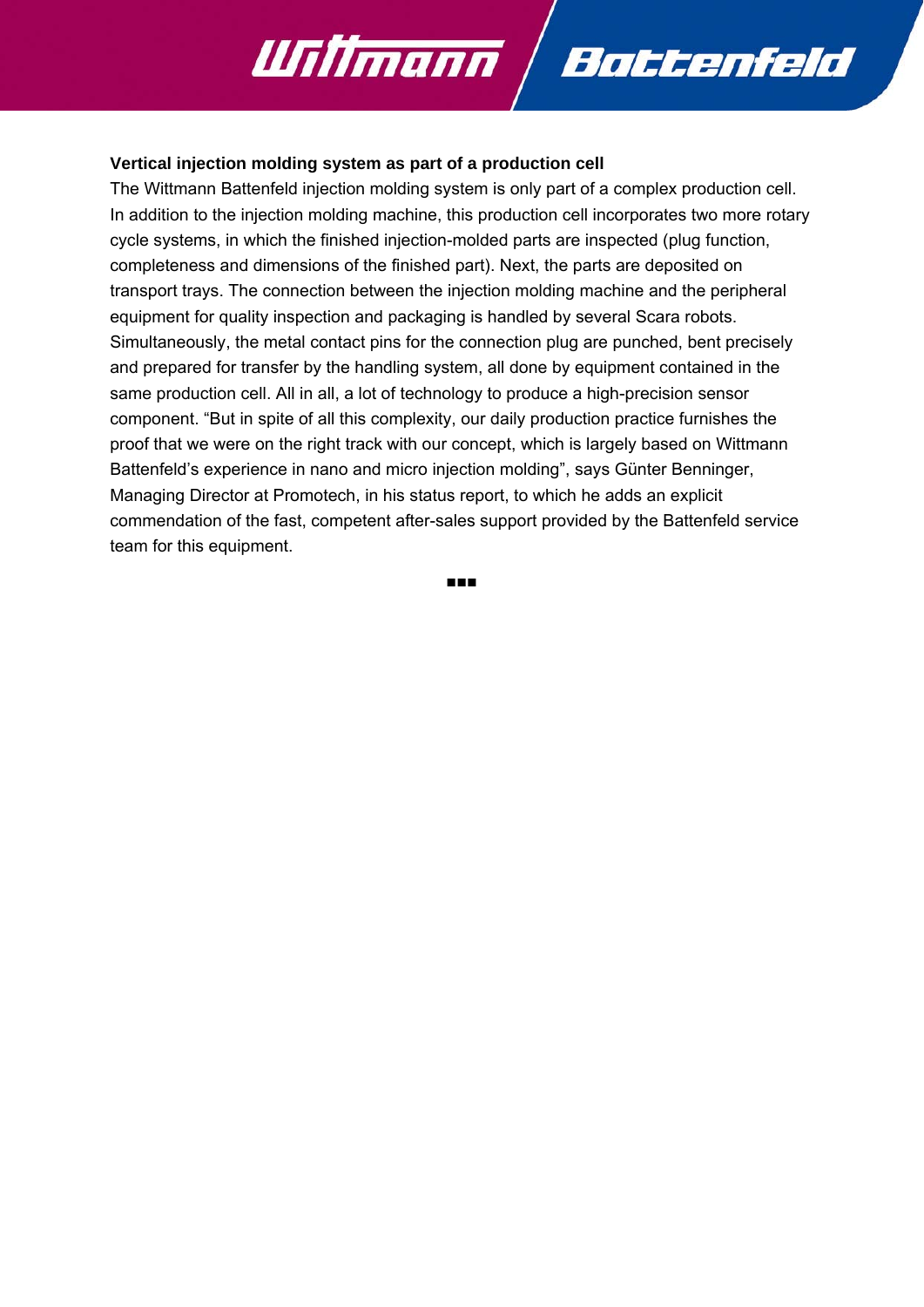



#### **about WITTMANN BATTENFELD**



WITTMANN BATTENFELD is a member company of the WITTMANN group and a leading manufacturer of injection molding machines for the plastics industry with its headquarters and production plant in Kottingbrunn / Lower Austria and sales and service companies as well as sales agencies in 60 countries worldwide. Its production program includes the complete range of injection molding machinery from micro injection molding machines up to large machines with 1,100 tons clamping force, as well as vertical machines and machines for multi-component injection molding. The range is rounded off by comprehensive application technology packages, which are complemented by the robotics and peripheral equipment range from Wittmann. More information from www.wittmann-group.com

### **About PROMOTECH**



Promotech was established in 1995 and is a middle-sized, family-owned company with 180 associates. Its range of products and services includes punching technology, tooling and moldmaking, injection molding technology (specialty: insert molding) and automatic assembly technology.

Its core competence lies in the field of mechatronical hybrid parts made of metal and plastics. The main product lines are parts for the automotive industry, primarily sensor and plug-and-socket connection assemblies in all conceivable sizes and variants. In parking sensors, Promotech covers about 60 per cent of the total global production with appox. 30 million units per annum.

In addition to automotive components, the company also produces medical technology parts.

Address: Unterlochen 44 A-5231 Schalchen Tel.: +43 (0)7742 4490-0 E-Mail: office@promotech.at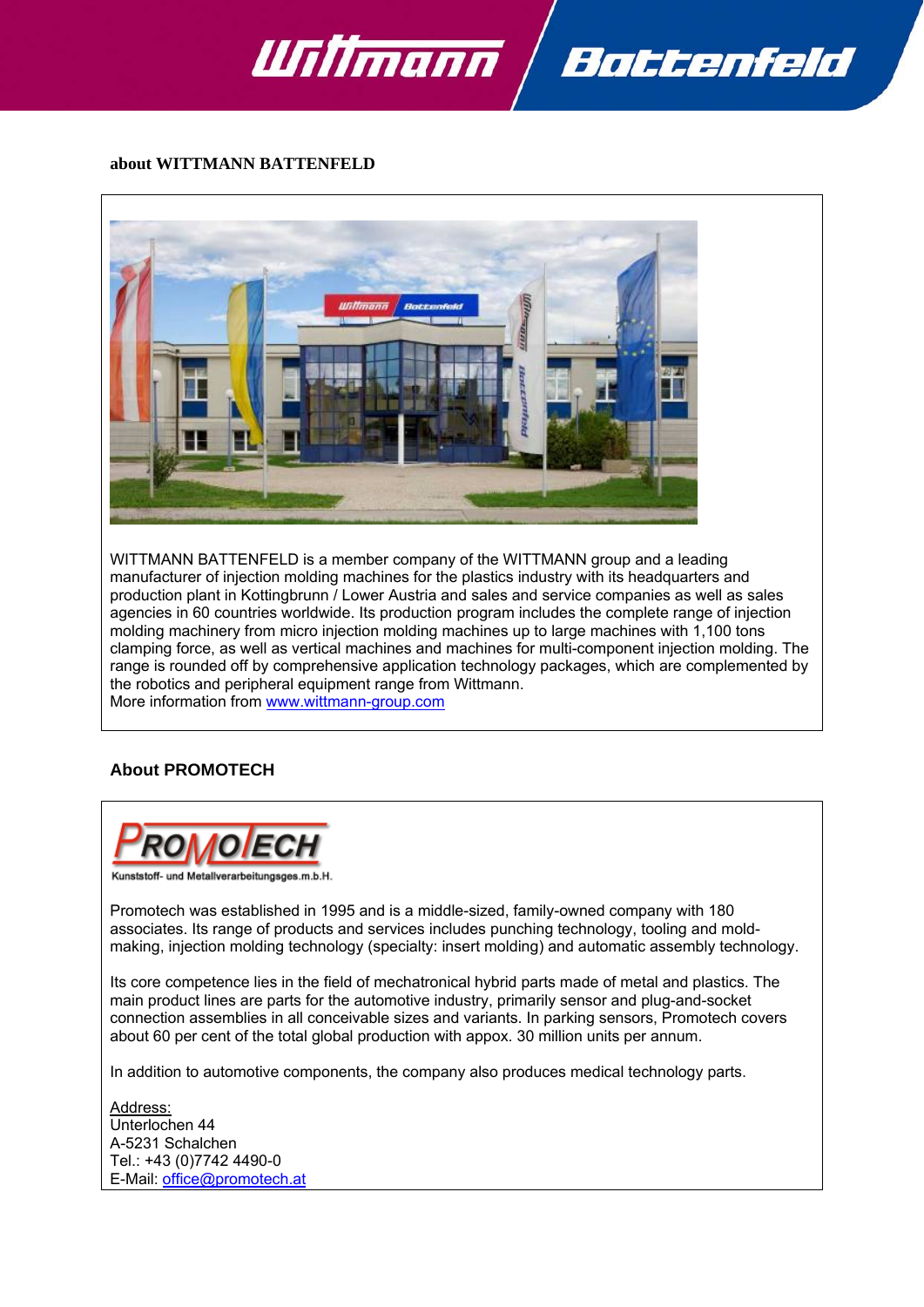

**Illustrations:** 





Fig.2a+b: The rain/light/moisture sensor is a 4-component part: two lenses made of crystal-clear PC, plus seven lenses made of purple PC, and the housing consisting of black PC. Three metal contact pins, which are placed into the mold and then insertion-molded, are the fourth component.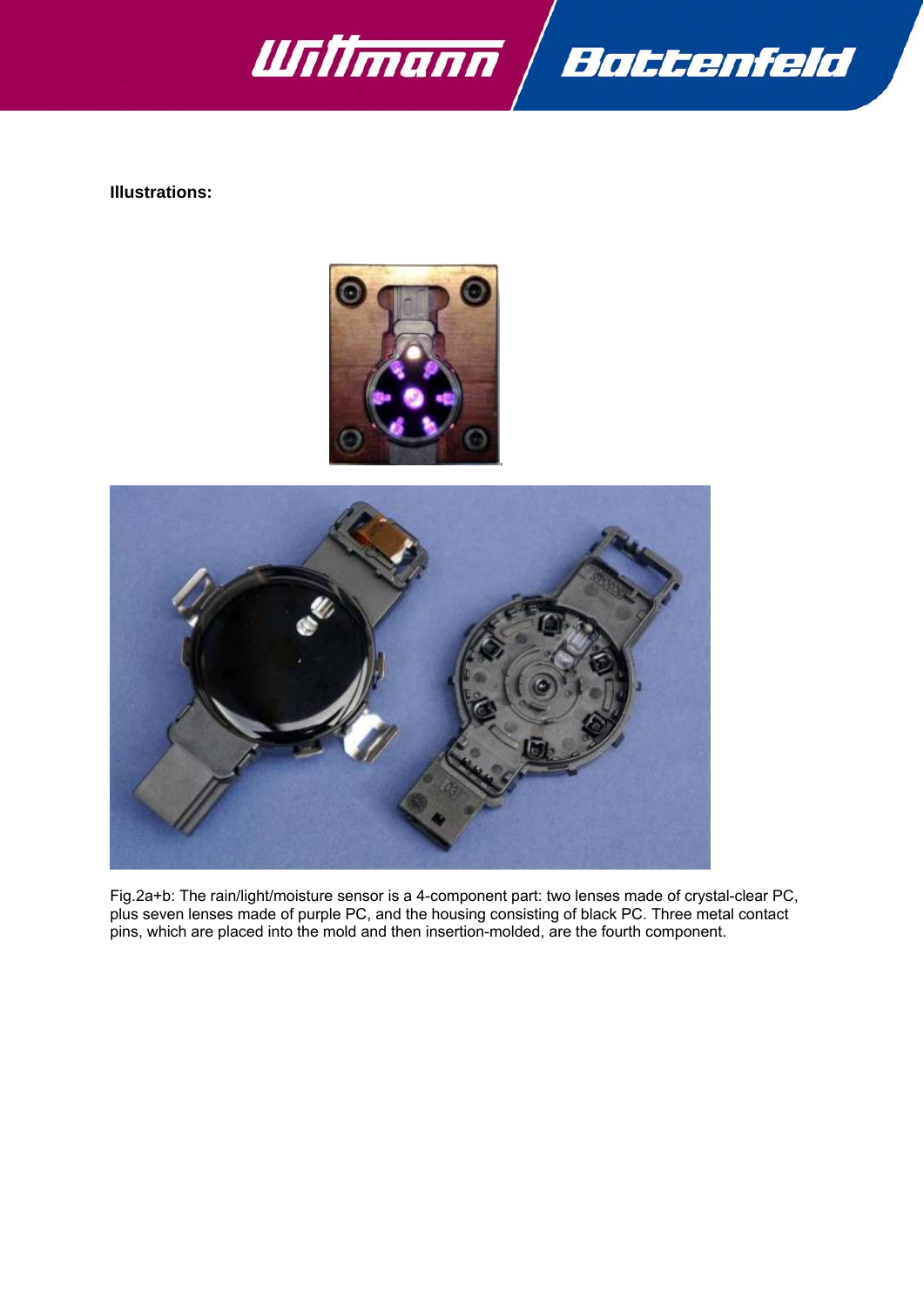



Photo: courtesy of MKE

Fig.3: The rain/light sensor housing consisting of 3 different types of PC and metal inserts is manufactured on a VM 100/210/60/60 R 752 vertical machine from Wittmann Battenfeld. It consists of a 100-ton, 4-tie-bar vertical clamping unit with a 752 mm rotary table and three vertical injection units for small shot weights.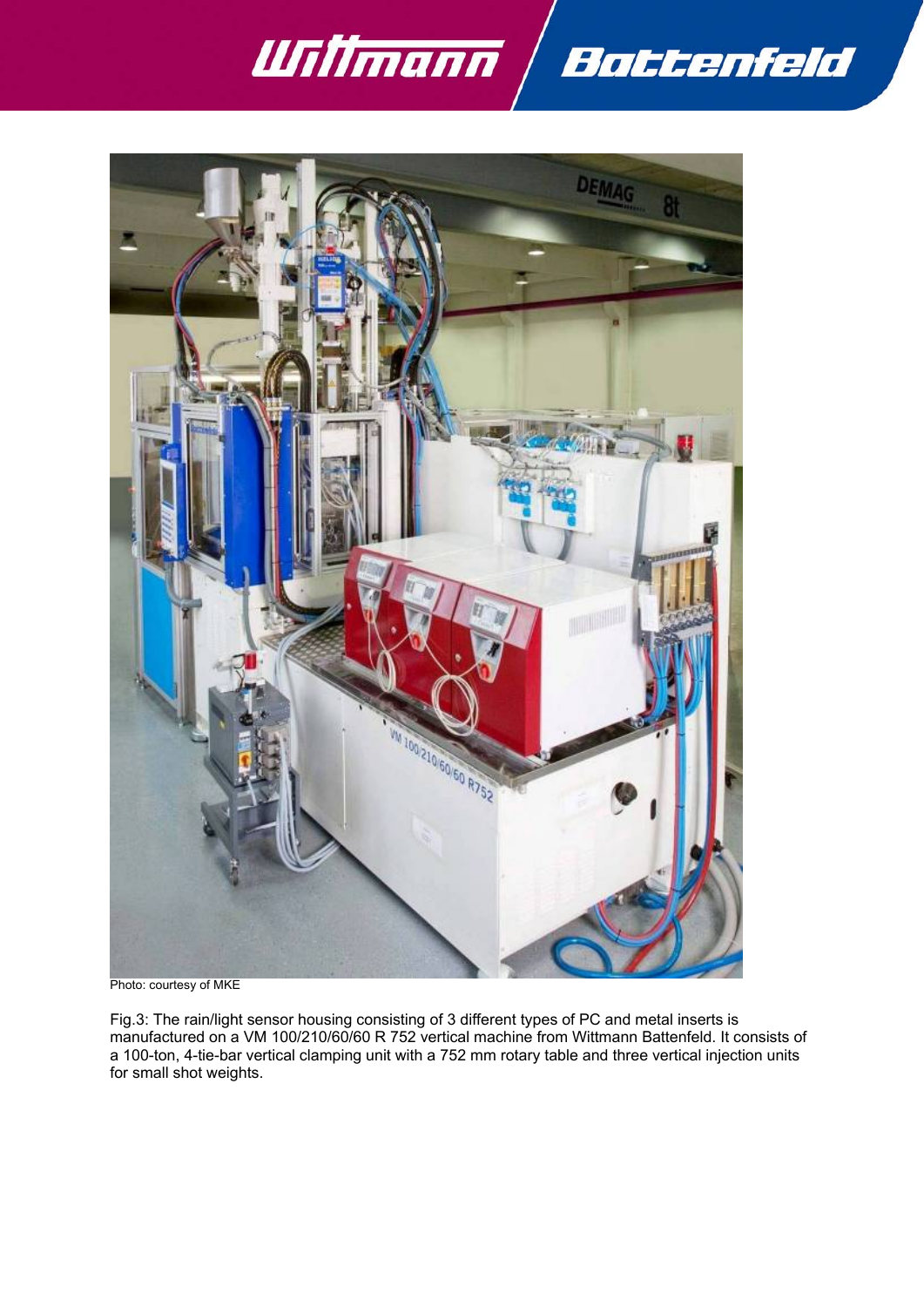



Fig.4: The three injection aggregates (A = size 210 with a 30 mm screw, B and C = size 60 with 14 mm screws) were positioned as close to each other as possible to be accommodated on the 752 mm, 3-station rotary table, together with the hot runners laid out for minimal melt volumes.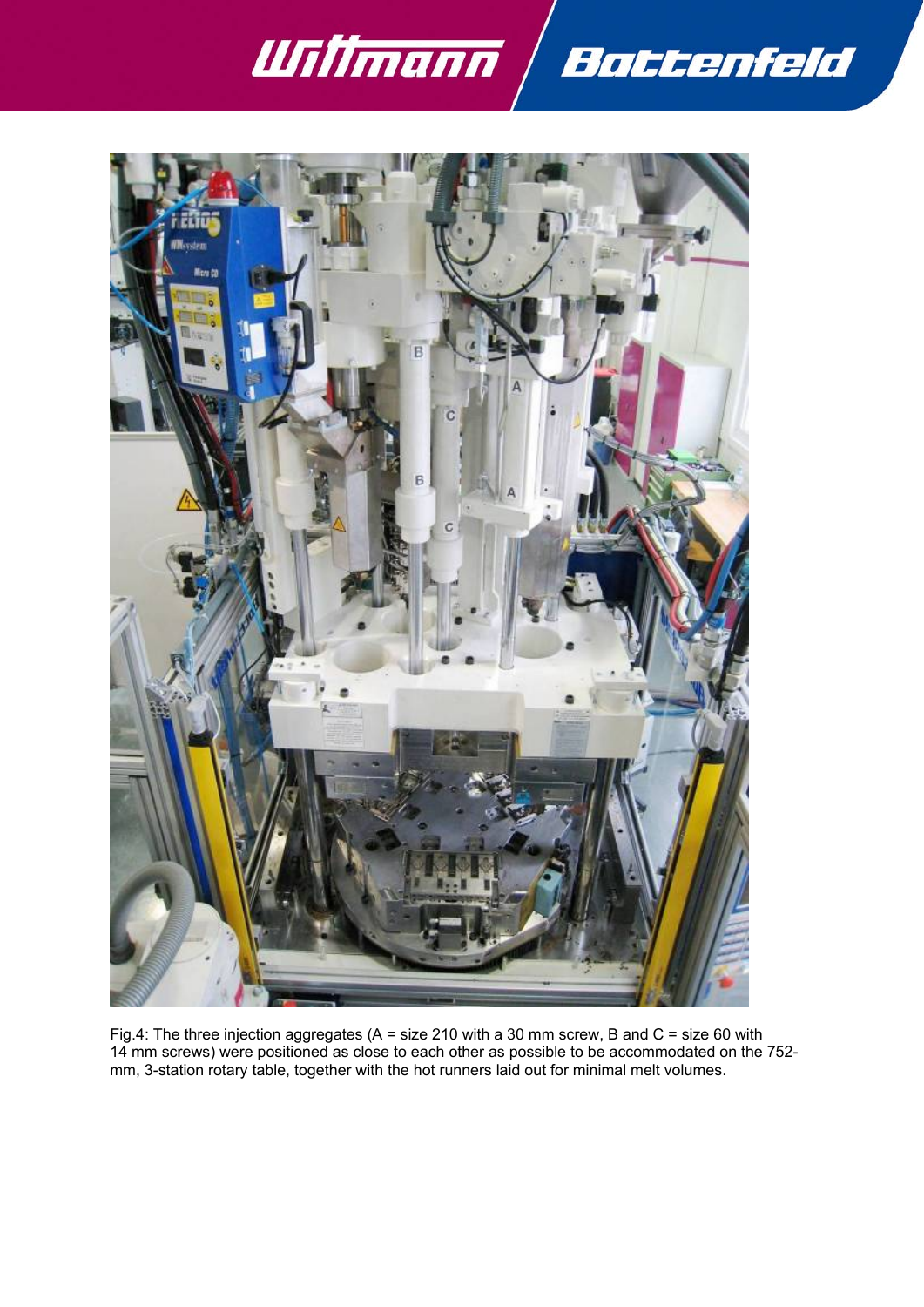



Fig.5a+b: A Scara robot connects the injection molding machine (Fig.5a) with the inspection station. Following inspection, the parts are deposited in transport trays by a transfer packaging station.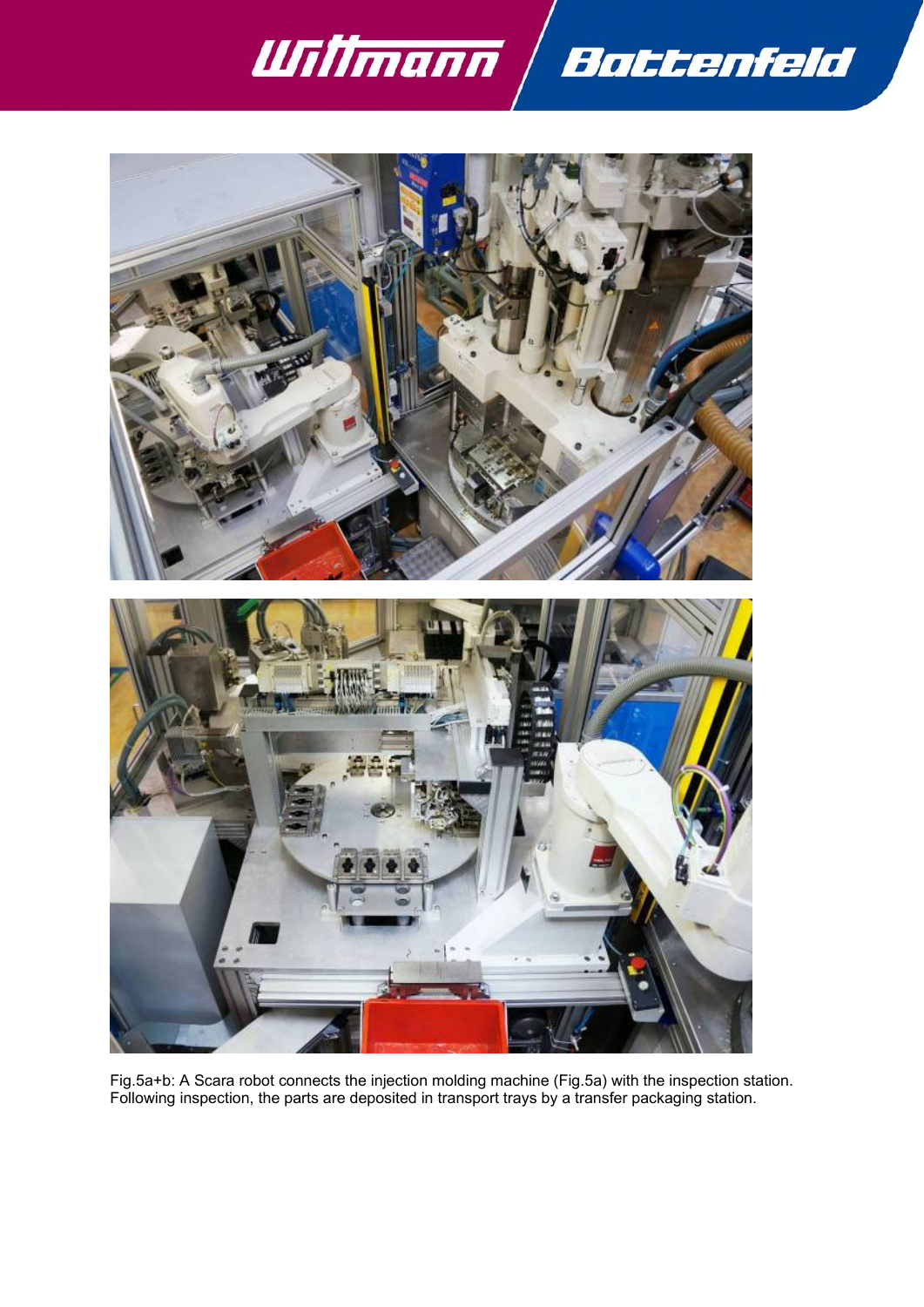

l



Photo 6a: Courtesy of MKE

Fig.6a+b: The Wittmann Battenfeld injection molding machine is part of a comprehensive production cell in which the punched parts for the contact plugs are produced and the finished injection-molded parts are inspected as well (plug function, completeness, dimensions). The plugs are subsequently deposited in transport trays.